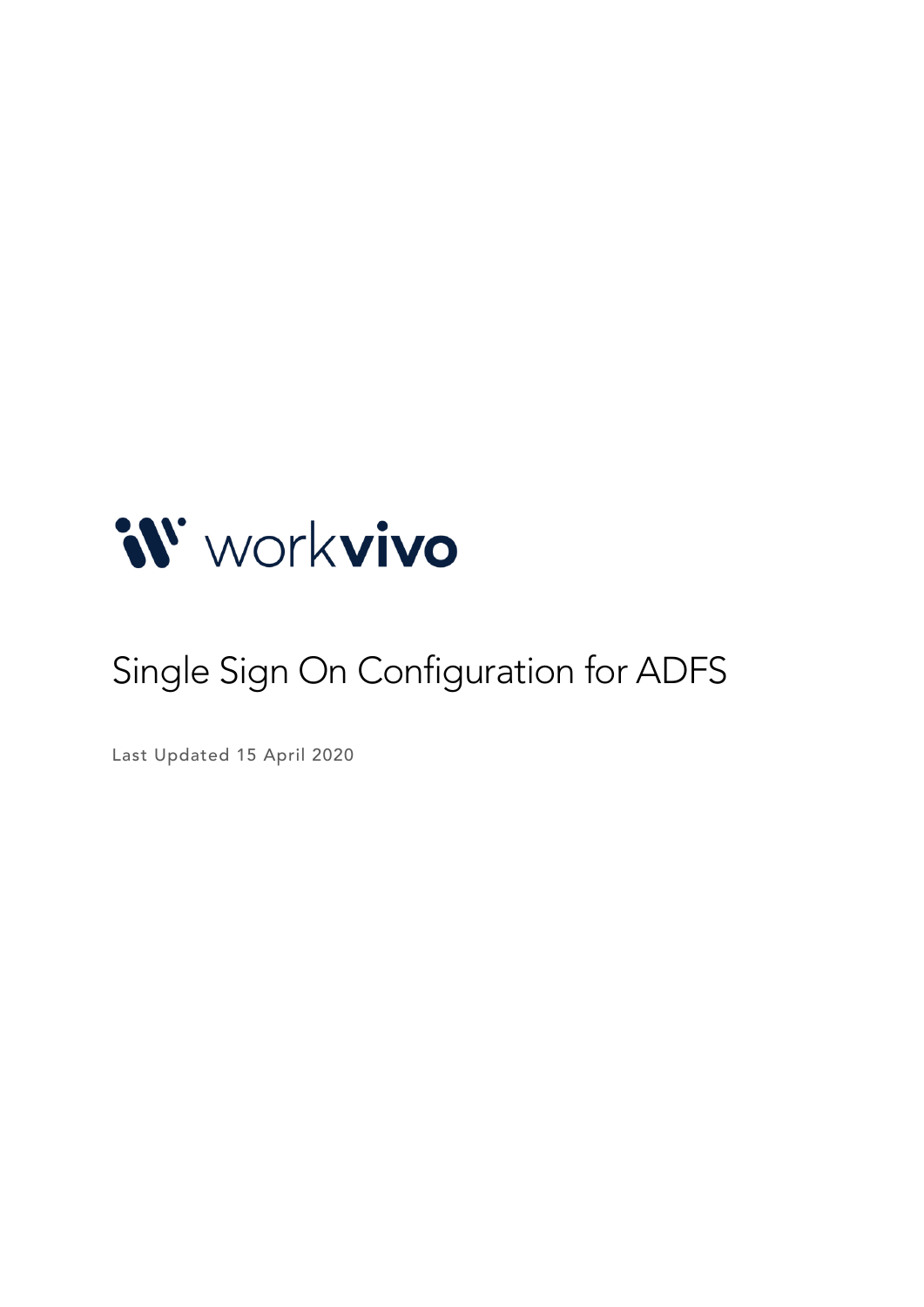# Table of Contents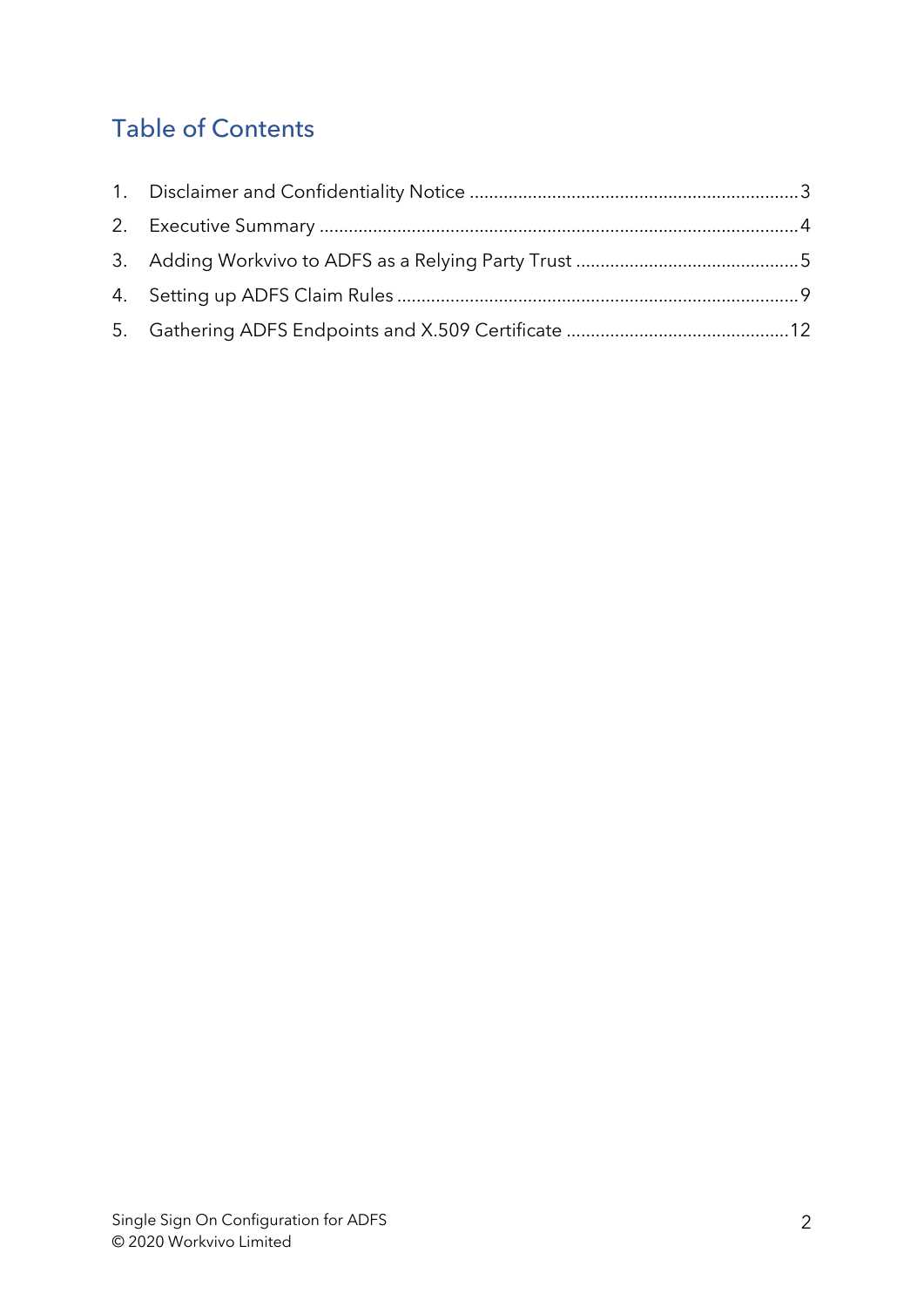### 1. Disclaimer and Confidentiality Notice

The information contained in these documents is confidential, privileged and only for the information of the intended recipient and may not be used, published or redistributed without the prior written consent of Workvivo Ltd.

The opinions expressed are in good faith and while every care has been taken in preparing these documents, Workvivo makes no representations and gives no warranties of whatever nature in respect of these documents, including but not limited to the accuracy or completeness of any information, facts and/or opinions contained therein.

Workvivo Ltd, its subsidiaries, the directors, employees and agents cannot be held liable for the use of and reliance of the opinions, estimates, forecasts and findings in these documents.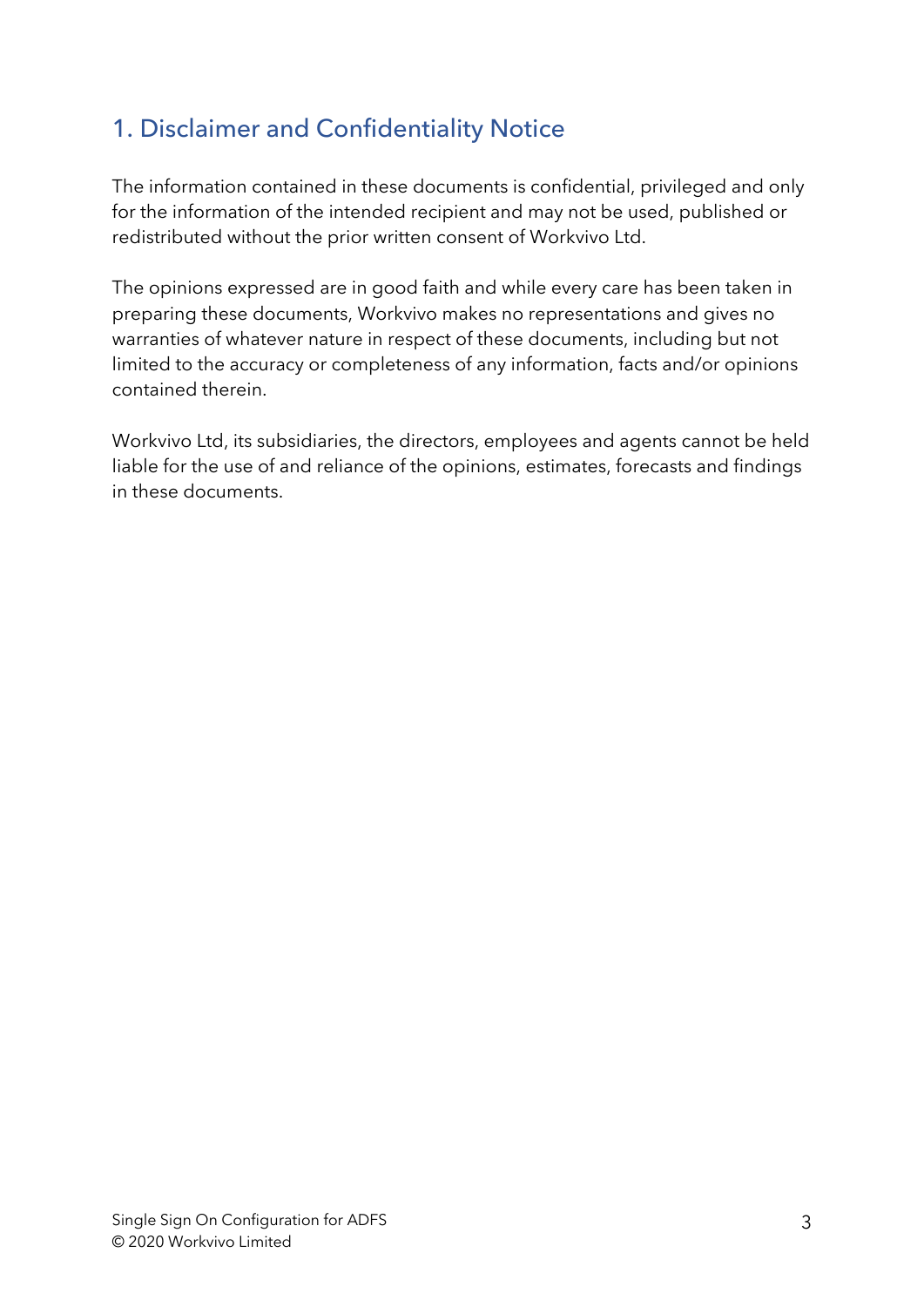#### 2. Executive Summary

This document provides guidelines on how to configure Workvivo to authenticate via Single Sign On (SSO) using Microsoft Active Directory Federation Services (ADFS) as the identity provider (IdP) solution in a SAML2 SSO configuration. The information contained in this document is intended as a guideline only – there may be significant differences in any given ADFS configuration that require a different approach to be taken.

These guidelines were written based on the configuration of an ADFS 3.0 environment running on Windows Server 2012 R2. The steps may be different on other versions of ADFS or Windows Server.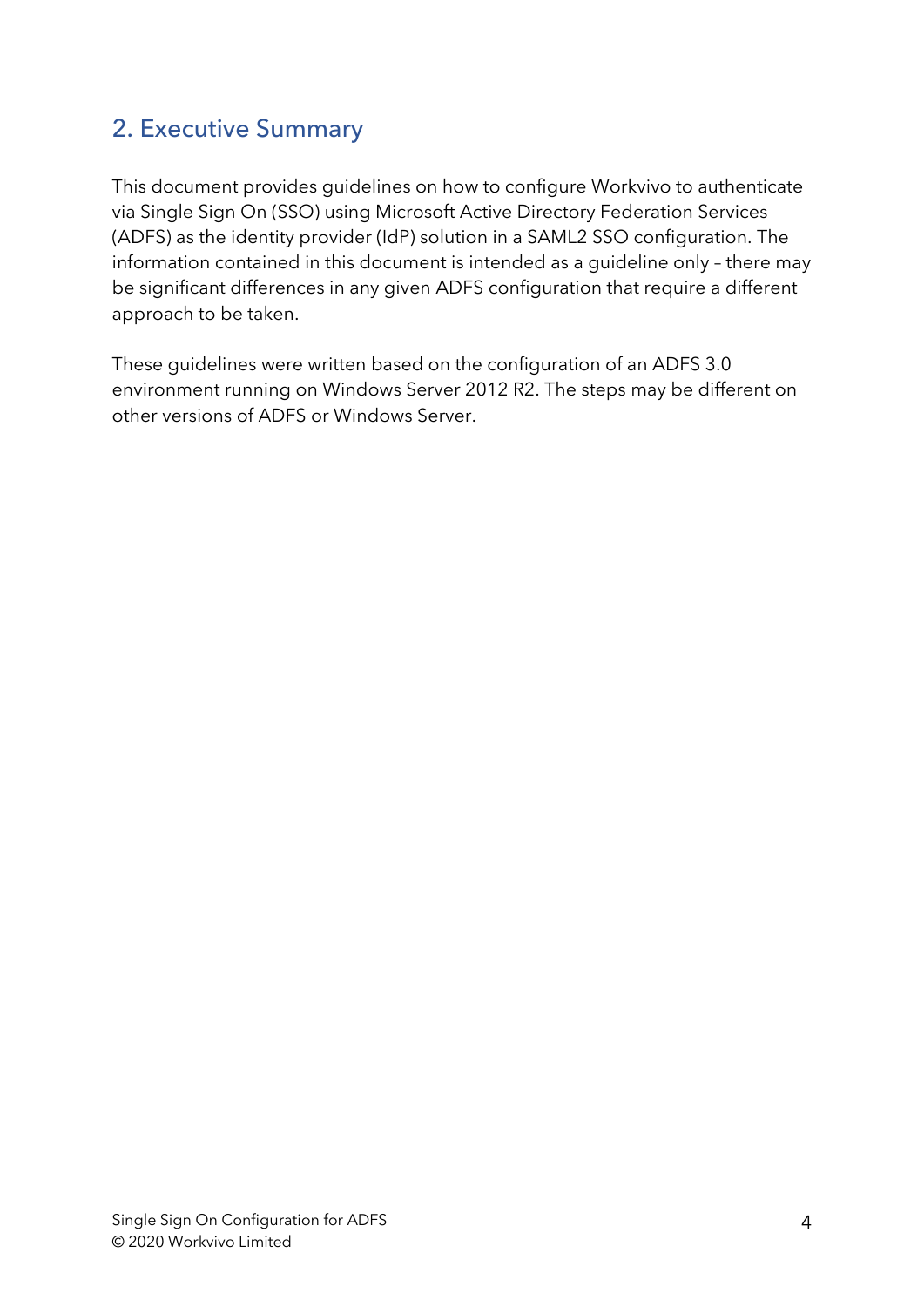# 3. Adding Workvivo to ADFS as a Relying Party Trust

The first step to configuring Workvivo in ADFS is to add it as a Relying Party Trust. In the ADFS Management tool, navigate to "Trust Relationships -> Relying Party Trusts" in the left navigation pane.

| 陶                                                                             | AD FS                       |                 |                               | $\blacksquare$<br>$\mathbf{x}$<br>٠             |
|-------------------------------------------------------------------------------|-----------------------------|-----------------|-------------------------------|-------------------------------------------------|
| File Action View Window Help                                                  |                             |                 |                               | $-1 - x$                                        |
| 台图 【围                                                                         |                             |                 |                               |                                                 |
| ADFS                                                                          | <b>Relying Party Trusts</b> |                 |                               | <b>Actions</b>                                  |
| <b>Service</b><br>Trust Relationships                                         | <b>Display Name</b>         | Enabled<br>Type | Identifier                    | <b>Relying Party Trusts</b><br>$\blacktriangle$ |
| <b>Claims Provider Trusts</b>                                                 | Device Registration Service | Yes             | WS-T umms-drs:sts.greenhousea | Add Relying Party Trust                         |
| <b>Relying Party Trusts</b>                                                   |                             |                 |                               | Add Non-Claims-Aware Relying Party              |
| <b>Attribute Stores</b><br><b>Authentication Policies</b><br>$\triangleright$ |                             |                 |                               | View<br>٠                                       |
|                                                                               |                             |                 |                               | New Window from Here                            |
|                                                                               |                             |                 |                               | Refresh<br>$\Omega$                             |
|                                                                               |                             |                 |                               | $\vert$ ?<br>Help                               |
|                                                                               |                             |                 |                               |                                                 |
|                                                                               |                             |                 |                               |                                                 |
|                                                                               |                             |                 |                               |                                                 |
|                                                                               |                             |                 |                               |                                                 |
|                                                                               |                             |                 |                               |                                                 |
|                                                                               |                             |                 |                               |                                                 |
|                                                                               |                             |                 |                               |                                                 |
|                                                                               |                             |                 |                               |                                                 |
|                                                                               |                             |                 |                               |                                                 |
|                                                                               |                             |                 |                               |                                                 |
|                                                                               |                             |                 |                               |                                                 |
|                                                                               |                             |                 |                               |                                                 |
|                                                                               | $\langle$<br>Ш              |                 | $\rightarrow$                 |                                                 |
|                                                                               |                             |                 |                               |                                                 |

Next, click "Add Relying Party Trust…" in the Actions pane on the right hand side of the window. This will launch the "Add Relying Party Trust Wizard".

| 咖                                                                                                                                                                                                                                          | AD <sub>FS</sub>                                                                  |                                                                        | ۰<br>$\mathbf{x}$<br>۰                                                                                                                                                                                                    |
|--------------------------------------------------------------------------------------------------------------------------------------------------------------------------------------------------------------------------------------------|-----------------------------------------------------------------------------------|------------------------------------------------------------------------|---------------------------------------------------------------------------------------------------------------------------------------------------------------------------------------------------------------------------|
| Action View Window Help<br><b>Star File</b>                                                                                                                                                                                                |                                                                                   |                                                                        | $  \times$                                                                                                                                                                                                                |
| △ ⊠ 【 ⊠<br>⇛                                                                                                                                                                                                                               |                                                                                   |                                                                        |                                                                                                                                                                                                                           |
| n<br>AD <sub>FS</sub><br>$\triangleright$ $\blacksquare$ Service<br><b>4</b> Trust Relationships<br>Claims Provider Trusts<br><b>Relying Party Trusts</b><br><b>Attribute Stores</b><br><b>Authentication Policies</b><br>$\triangleright$ | <b>Relying Party Trusts</b><br><b>Display Name</b><br>Device Registration Service | Enabled<br>Identifier<br>Type<br>Yes<br>WS-T um:ms-drs:sts.greenhousea | <b>Actions</b><br><b>Relying Party Trusts</b><br>$\blacktriangle$<br>Add Relying Party Trust<br>Add Non-Claims-Aware Relying Party<br>View<br>٠<br>New Window from Here<br>$\pmb{\Omega}$<br>Refresh<br>$\vert$ ?<br>Help |
|                                                                                                                                                                                                                                            | $\hat{<}$<br>$\mathbf{H}$                                                         | $\rightarrow$                                                          |                                                                                                                                                                                                                           |
|                                                                                                                                                                                                                                            |                                                                                   |                                                                        |                                                                                                                                                                                                                           |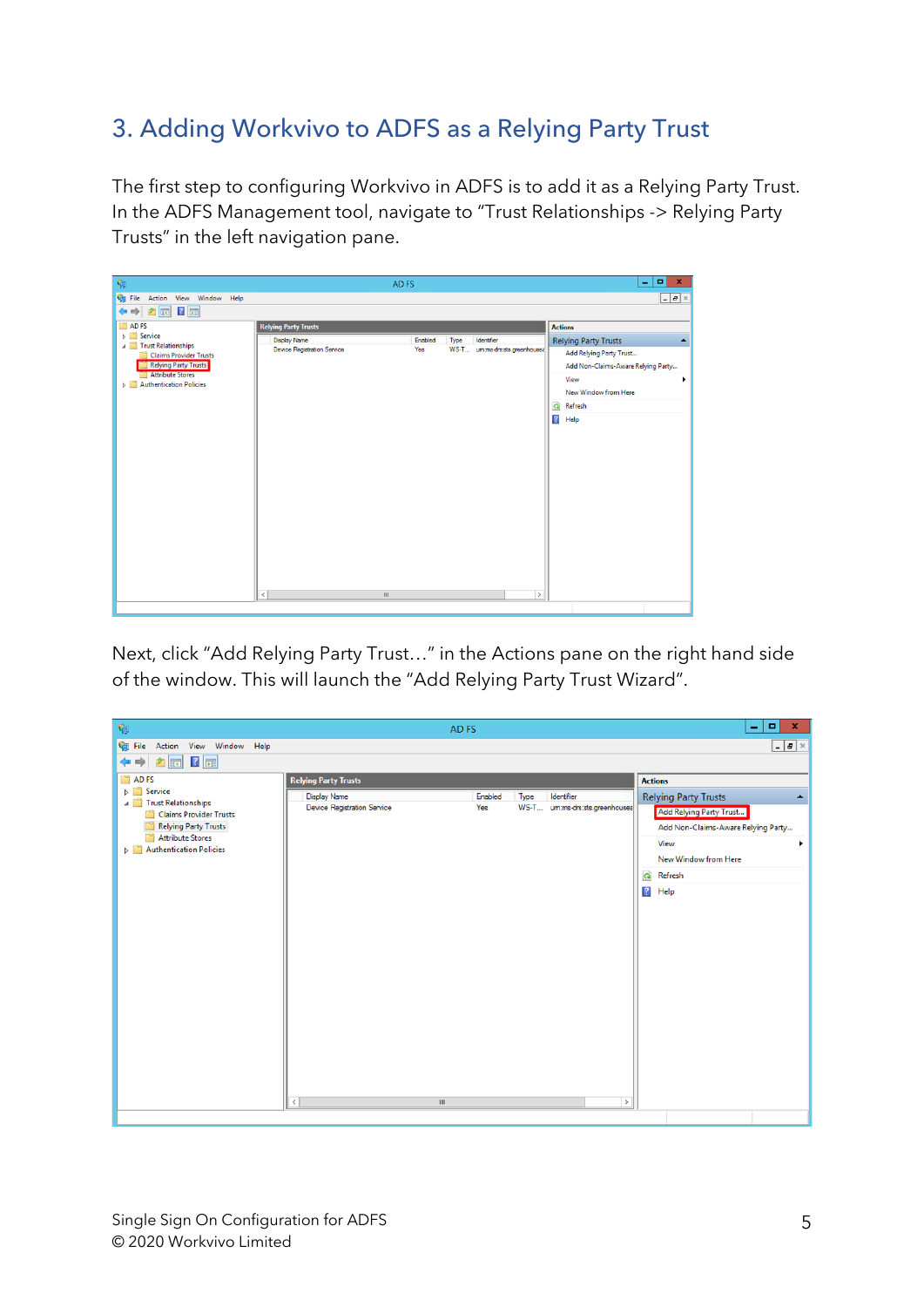Click the "Start" button to begin. On the "Select Data Source" screen, ensure that the option "Import data about the relying party published online or on a local network" is selected, and enter the following URL in the "Federated metadata address (host name or URL)" field:

#### **https://[companyname].workvivo.com/saml/metadata**

Note that the format of the address above may be different if your organisation has configured a custom domain name for Workvivo. If you do not know your Workvivo domain name, please contact our Support team at support@workvivo.com for assistance.

Press the "Next" button to continue.

| ۴ŋ                                                                                                                                                                                                    | x<br>Add Relying Party Trust Wizard                                                                                                                                                                                                                                                                                                                                                                                                                                                                                                                                                                                                                                                                                                                                                                                                                                                                                                                                                                                                                     |
|-------------------------------------------------------------------------------------------------------------------------------------------------------------------------------------------------------|---------------------------------------------------------------------------------------------------------------------------------------------------------------------------------------------------------------------------------------------------------------------------------------------------------------------------------------------------------------------------------------------------------------------------------------------------------------------------------------------------------------------------------------------------------------------------------------------------------------------------------------------------------------------------------------------------------------------------------------------------------------------------------------------------------------------------------------------------------------------------------------------------------------------------------------------------------------------------------------------------------------------------------------------------------|
| <b>Select Data Source</b>                                                                                                                                                                             |                                                                                                                                                                                                                                                                                                                                                                                                                                                                                                                                                                                                                                                                                                                                                                                                                                                                                                                                                                                                                                                         |
| <b>Steps</b><br><b>a</b> Welcome<br><b>a</b> Select Data Source<br>Configure Multi-factor<br>Authentication Now?<br>• Choose Issuance<br>Authorization Rules<br>Ready to Add Trust<br><b>C</b> Finish | Select an option that this wizard will use to obtain data about this relying party:<br>(e) Import data about the relying party published online or on a local network<br>Use this option to import the necessary data and certificates from a relying party organization that publishes<br>its federation metadata online or on a local network.<br>Federation metadata address (host name or URL):<br>https://company.workvivo.com/saml/metadatal<br>Example: fs.contoso.com or https://www.contoso.com/app<br>$\bigcirc$ Import data about the relying party from a file<br>Use this option to import the necessary data and certificates from a relying party organization that has<br>exported its federation metadata to a file. Ensure that this file is from a trusted source. This wizard will not<br>validate the source of the file.<br>Federation metadata file location:<br>Browse<br>$\bigcirc$ Enter data about the relying party manually<br>Use this option to manually input the necessary data about this relying party organization. |
|                                                                                                                                                                                                       | Cancel<br>< Previous<br>Next                                                                                                                                                                                                                                                                                                                                                                                                                                                                                                                                                                                                                                                                                                                                                                                                                                                                                                                                                                                                                            |

On the next screen, feel free to customise the Display name and add any relevant notes if you wish. Otherwise, click "Next" to move on.

For the "Configure Multi-factor Authentication Now?" step, leave this as the default "I do not want to configure multi-factor authentication settings for this relying party trust at this time" and press "Next".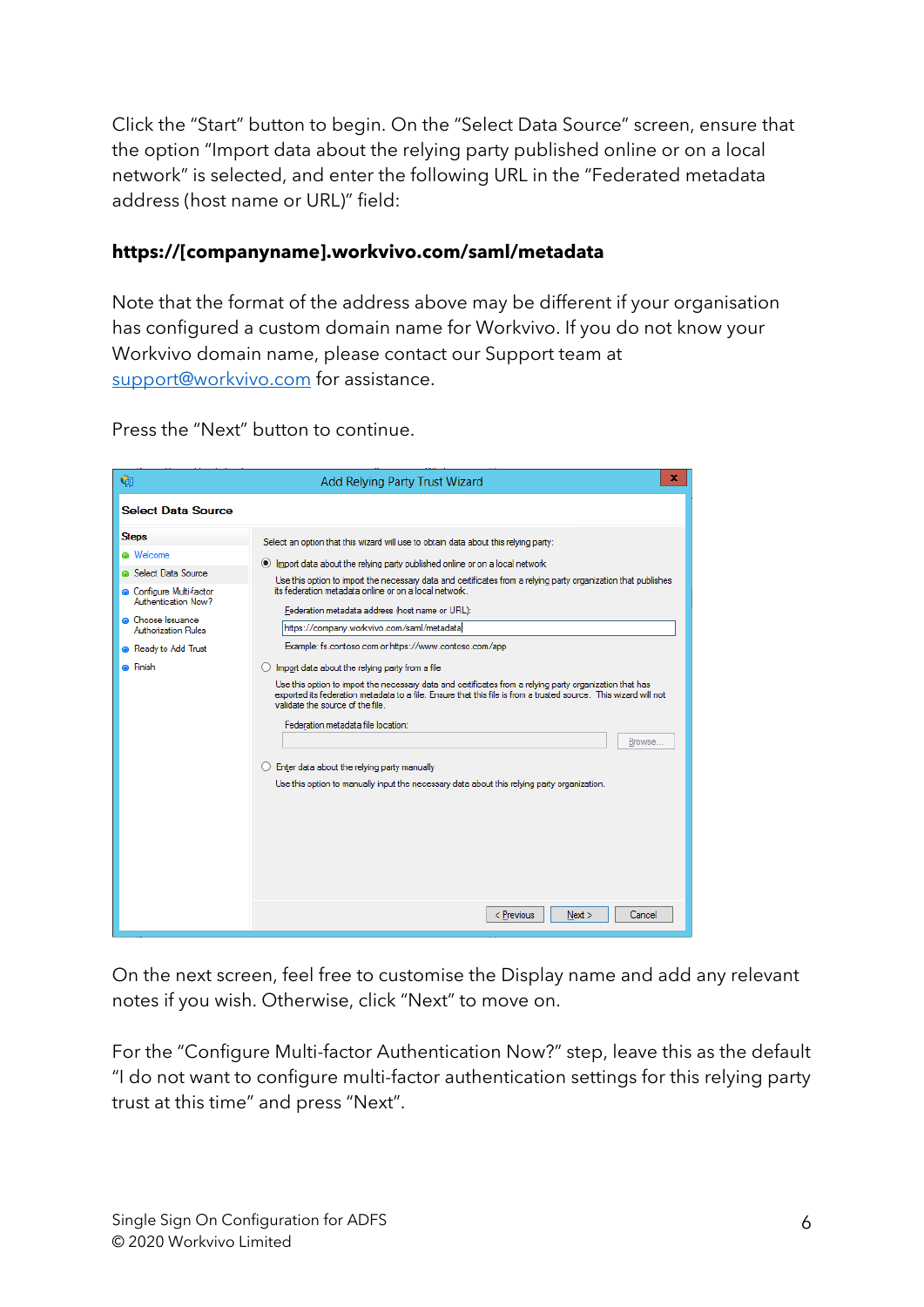| q,                                                                                                                                                                                                                        | x<br>Add Relying Party Trust Wizard                                                                                                                                                                                                                                                                                                                                                                                                             |  |  |  |  |  |  |
|---------------------------------------------------------------------------------------------------------------------------------------------------------------------------------------------------------------------------|-------------------------------------------------------------------------------------------------------------------------------------------------------------------------------------------------------------------------------------------------------------------------------------------------------------------------------------------------------------------------------------------------------------------------------------------------|--|--|--|--|--|--|
| <b>Steps</b><br>@ Welcome<br>Select Data Source<br><b>Specify Display Name</b><br>Configure Multi-factor<br>Authentication Now?<br>Choose Issuance<br><b>Authorization Rules</b><br>Ready to Add Trust<br><b>a</b> Finish | Configure multi-factor authentication settings for this relying party trust. Multi-factor authentication is required if<br>there is a match for any of the specified requirements.<br>Multi-factor Authentication<br><b>Global Settings</b><br>Users/Groups<br>Not configured<br>Requirements<br>Not configured<br>Device<br>Location<br>Not configured                                                                                         |  |  |  |  |  |  |
|                                                                                                                                                                                                                           | (e) I do not want to configure multi-factor authentication settings for this relying party trust at this time.<br>Configure multi-factor authentication settings for this relying party trust.<br>You can also configure multi-factor authentication settings for this relying party trust by navigating to the<br>Authentication Policies node. For more information, see Configuring Authentication Policies.<br>< Previous<br>Next<br>Cancel |  |  |  |  |  |  |

On the "Choose Issuance Authorization Rules" setting, leave it as the default "Permit all users to access this relying party" and click "Next".

| ۴ŋ                                                                                                                                                                                            | x<br>Add Relying Party Trust Wizard                                                                                                                                                                                                                                                                                                                                                                                                                                                                                                                                                                                                                                                                                                                                                             |  |  |  |  |  |
|-----------------------------------------------------------------------------------------------------------------------------------------------------------------------------------------------|-------------------------------------------------------------------------------------------------------------------------------------------------------------------------------------------------------------------------------------------------------------------------------------------------------------------------------------------------------------------------------------------------------------------------------------------------------------------------------------------------------------------------------------------------------------------------------------------------------------------------------------------------------------------------------------------------------------------------------------------------------------------------------------------------|--|--|--|--|--|
| <b>Choose Issuance Authorization Rules</b>                                                                                                                                                    |                                                                                                                                                                                                                                                                                                                                                                                                                                                                                                                                                                                                                                                                                                                                                                                                 |  |  |  |  |  |
| <b>Steps</b>                                                                                                                                                                                  | Issuance authorization rules determine whether a user is permitted to receive claims for the relying party.                                                                                                                                                                                                                                                                                                                                                                                                                                                                                                                                                                                                                                                                                     |  |  |  |  |  |
| @ Welcome<br><b>a</b> Select Data Source<br>Specify Display Name<br>Configure Multi-factor<br>Authentication Now?<br>Choose Issuance<br>Authorization Rules<br>Ready to Add Trust<br>⊕ Finish | Choose one of the following options for the initial behavior of this relying party's issuance authorization rules.<br>◉ Pemit all users to access this relying party<br>The issuance authorization rules will be configured to permit all users to access this relying party. The relying<br>party service or application may still deny the user access.<br>Deny all users access to this relying party<br>The issuance authorization rules will be configured to deny all users access to this relying party. You must<br>later add issuance authorization rules to enable any users to access this relying party.<br>You can change the issuance authorization rules for this relying party trust by selecting the relying party trust<br>and clicking Edit Claim Rules in the Actions pane. |  |  |  |  |  |
|                                                                                                                                                                                               | < Previous<br>Next<br>Cancel                                                                                                                                                                                                                                                                                                                                                                                                                                                                                                                                                                                                                                                                                                                                                                    |  |  |  |  |  |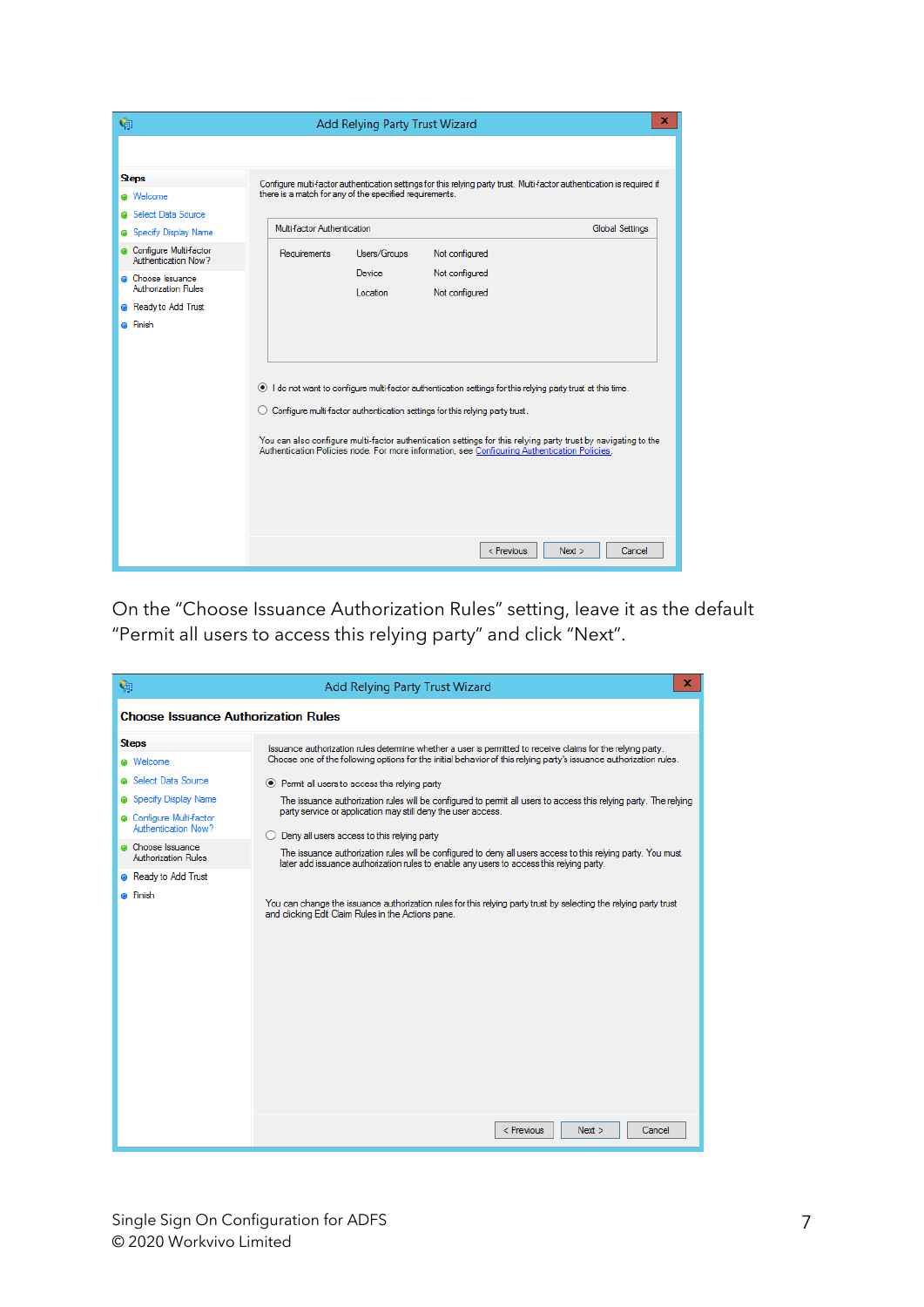On the "Ready to Add Trust" screen, feel free to review the settings. When you're ready to continue, press "Next". On the final "Finish" screen, you'll see an option to "Open the Edit Claim Rules dialog for this relying party trust when the wizard closes". Ensure this is checked and press the "Close" button.



We'll cover the process of setting up claim rules in the next section.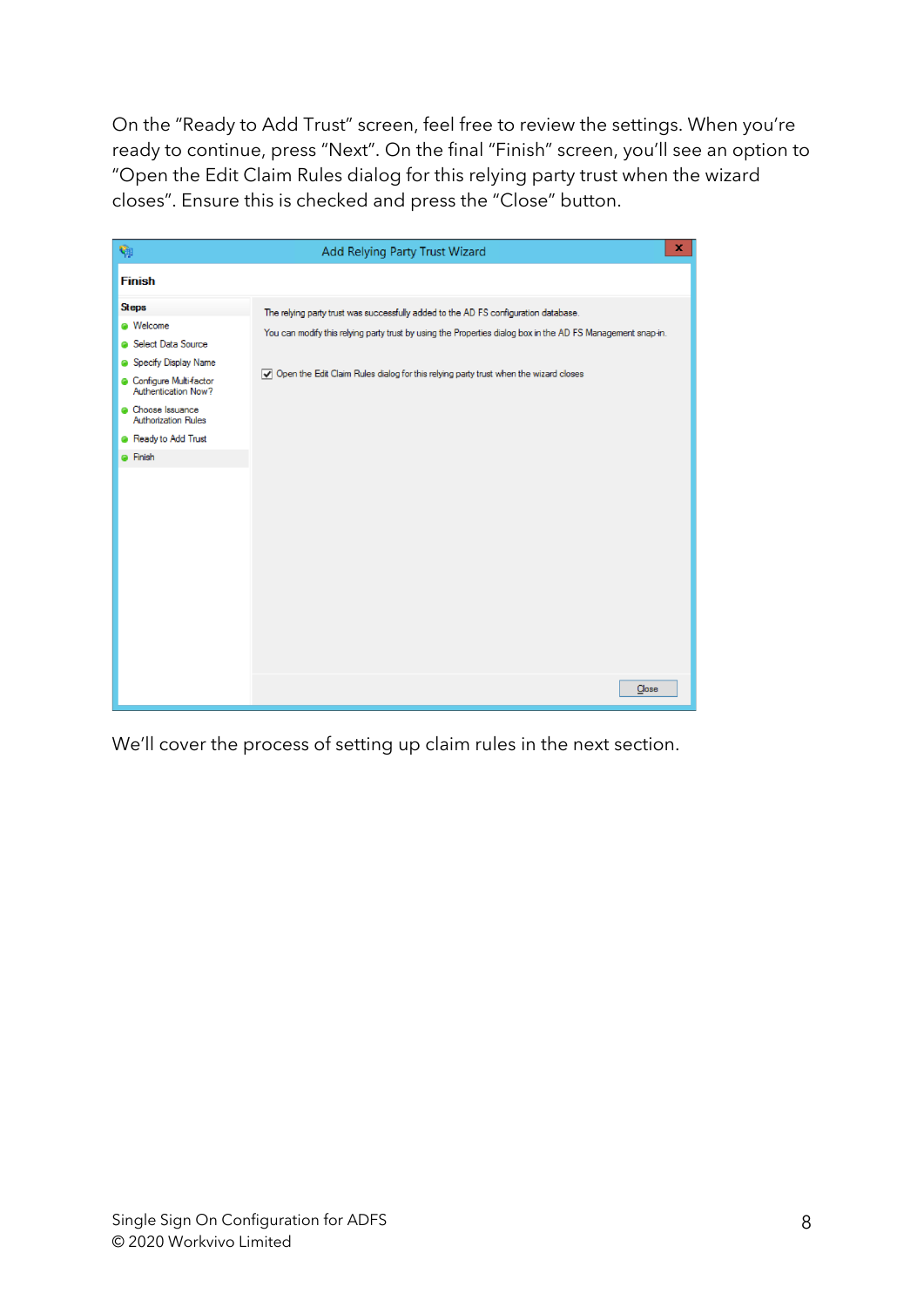#### 4. Setting up ADFS Claim Rules

In this section, we'll cover setting up ADFS claim rules, which define what Active Directory attributes are sent by ADFS to Workvivo in a SAML2 response. This is important, as we use this to identify the user in the Workvivo database. At the end of the previous section, after you clicked the "Close" button, an "Edit Claim Rules" window should have opened.

| Ģ                               | <b>Edit Claim Rules for Workvivo</b>                                                     |                                | ×<br>□<br>-        |
|---------------------------------|------------------------------------------------------------------------------------------|--------------------------------|--------------------|
| <b>Issuance Transform Rules</b> | <b>Issuance Authorization Rules</b>                                                      | Delegation Authorization Rules |                    |
|                                 | The following transform rules specify the claims that will be sent to the relying party. |                                |                    |
| <b>Rule Name</b><br>Order       |                                                                                          | <b>Issued Claims</b>           |                    |
|                                 |                                                                                          |                                |                    |
|                                 |                                                                                          |                                |                    |
|                                 |                                                                                          |                                |                    |
|                                 |                                                                                          |                                |                    |
|                                 |                                                                                          |                                | $\hat{\mathbf{T}}$ |
|                                 |                                                                                          |                                |                    |
|                                 |                                                                                          |                                |                    |
|                                 |                                                                                          |                                |                    |
|                                 |                                                                                          |                                |                    |
|                                 |                                                                                          |                                |                    |
|                                 |                                                                                          |                                |                    |
| Add Rule<br>Edit Rule           | Remove Rule                                                                              |                                |                    |
|                                 |                                                                                          |                                |                    |
|                                 |                                                                                          |                                |                    |
|                                 | <b>OK</b>                                                                                | Cancel                         | Apply              |
|                                 |                                                                                          |                                |                    |

Click the "Add Rule" button to launch the "Add Transform Claim Rule Wizard". In the first screen, leave the default "Send LDAP Attributes as Claims" option selected and click "Next".

In the "Configure Claim Rule" screen, give the rule a name (e.g. "LDAP Email"). Select "Active Directory" from the "Attribute store" dropdown. We will create a single mapping – in the left-hand column ("LDAP Attribute") select "E-Mail-Addresses", and in the right-hand column ("Outgoing Claim Type") select "E-Mail Address". Click "Finish" to create the rule.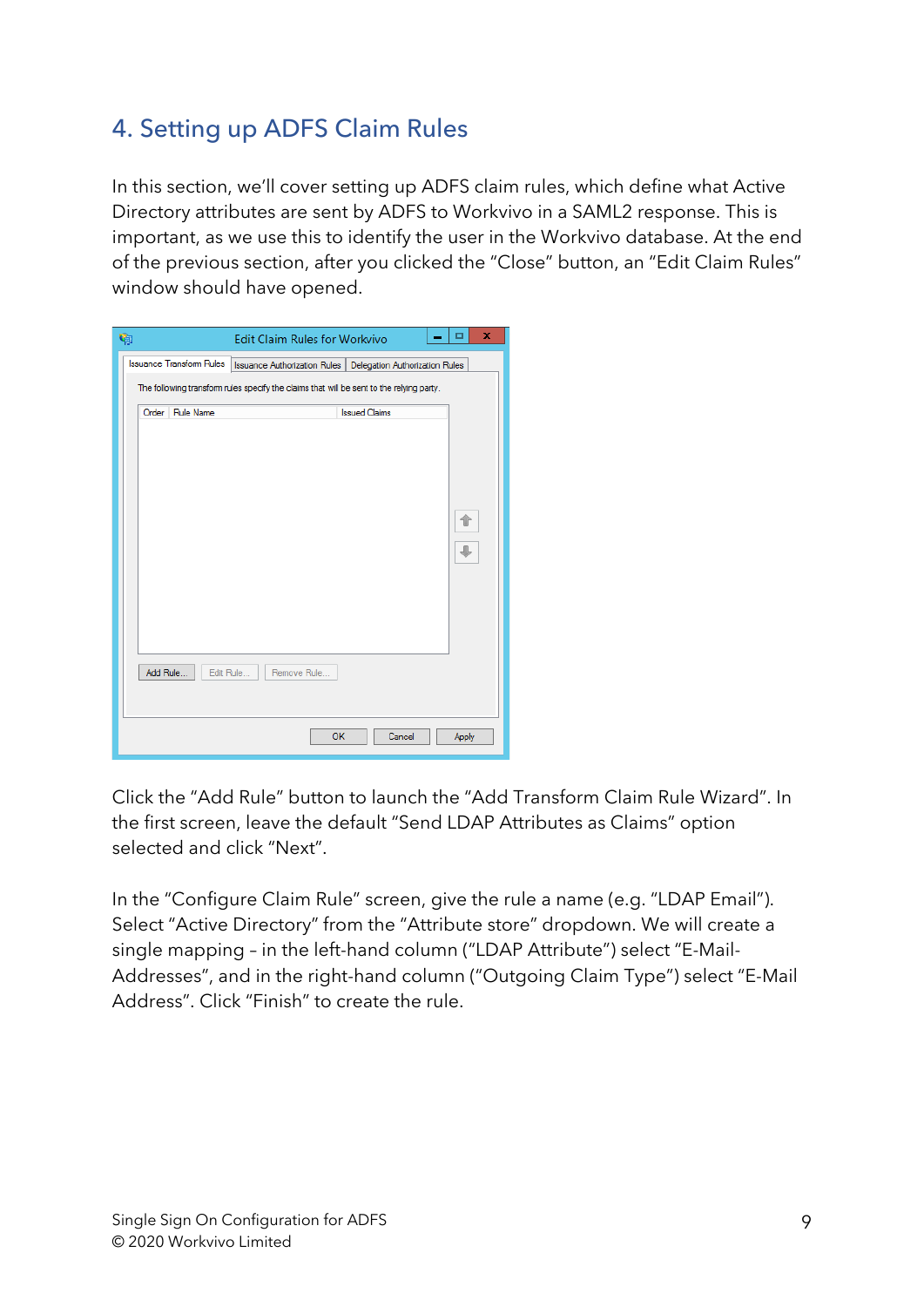| ٩                                                        | x<br><b>Add Transform Claim Rule Wizard</b>                                                                                                                                                                                                                                                                                                                                                                                                                                                                                                                                                                                                     |  |  |  |  |
|----------------------------------------------------------|-------------------------------------------------------------------------------------------------------------------------------------------------------------------------------------------------------------------------------------------------------------------------------------------------------------------------------------------------------------------------------------------------------------------------------------------------------------------------------------------------------------------------------------------------------------------------------------------------------------------------------------------------|--|--|--|--|
| <b>Configure Rule</b>                                    |                                                                                                                                                                                                                                                                                                                                                                                                                                                                                                                                                                                                                                                 |  |  |  |  |
| <b>Steps</b><br>Choose Rule Type<br>Configure Claim Rule | You can configure this rule to send the values of LDAP attributes as claims. Select an attribute store from<br>which to extract LDAP attributes. Specify how the attributes will map to the outgoing claim types that will be<br>issued from the rule.<br>Claim rule name:<br><b>I DAP Fmail</b><br>Rule template: Send LDAP Attributes as Claims<br>Attribute store:<br><b>Active Directory</b><br>v<br>Mapping of LDAP attributes to outgoing claim types:<br>LDAP Attribute (Select or type to<br>Outgoing Claim Type (Select or type to add more)<br>add more)<br><b>E-Mail Address</b><br><b>F-Mail-Addresses</b><br>v<br>v<br>v<br>ŵ<br>v |  |  |  |  |
|                                                          | Finish<br>< Previous<br>Cancel                                                                                                                                                                                                                                                                                                                                                                                                                                                                                                                                                                                                                  |  |  |  |  |

Next, we'll create a second rule. Click "Add Rule" again. This time, select "Transform an Incoming Claim" under "Claim rule template".

| ę,                          | ×<br>Add Transform Claim Rule Wizard                                                                                                                                                                                                                                                                                                                                                                                                                                                                                                                                                                                                                                                  |
|-----------------------------|---------------------------------------------------------------------------------------------------------------------------------------------------------------------------------------------------------------------------------------------------------------------------------------------------------------------------------------------------------------------------------------------------------------------------------------------------------------------------------------------------------------------------------------------------------------------------------------------------------------------------------------------------------------------------------------|
| <b>Select Rule Template</b> |                                                                                                                                                                                                                                                                                                                                                                                                                                                                                                                                                                                                                                                                                       |
| <b>Steps</b>                | Select the template for the claim rule that you want to create from the following list. The description provides                                                                                                                                                                                                                                                                                                                                                                                                                                                                                                                                                                      |
| Choose Rule Type            | details about each claim rule template.                                                                                                                                                                                                                                                                                                                                                                                                                                                                                                                                                                                                                                               |
| Configure Claim Rule        | Claim rule template:                                                                                                                                                                                                                                                                                                                                                                                                                                                                                                                                                                                                                                                                  |
|                             | Transform an Incoming Claim<br>v                                                                                                                                                                                                                                                                                                                                                                                                                                                                                                                                                                                                                                                      |
|                             | Claim rule template description:                                                                                                                                                                                                                                                                                                                                                                                                                                                                                                                                                                                                                                                      |
|                             | Using the Transform an Incoming Claim rule template you can select an incoming claim, change its claim<br>type, and optionally change its claim value. For example, you can use this rule template to create a rule<br>that will send a role claim with the same claim value of an incoming group claim. You can also use this<br>rule to send a group claim with a claim value of "Purchasers" when there is an incoming group claim with<br>a value of "Admins". Multiple claims with the same claim type may be emitted from this rule. Sources of<br>incoming claims vary based on the rules being edited. For more information on the sources of incoming<br>claims, click Help. |
|                             | < Previous<br>Next<br>Cancel                                                                                                                                                                                                                                                                                                                                                                                                                                                                                                                                                                                                                                                          |

Give the rule a name (e.g. "Email Transform"), and select the following options:

• Incoming claim type: **E-Mail Address**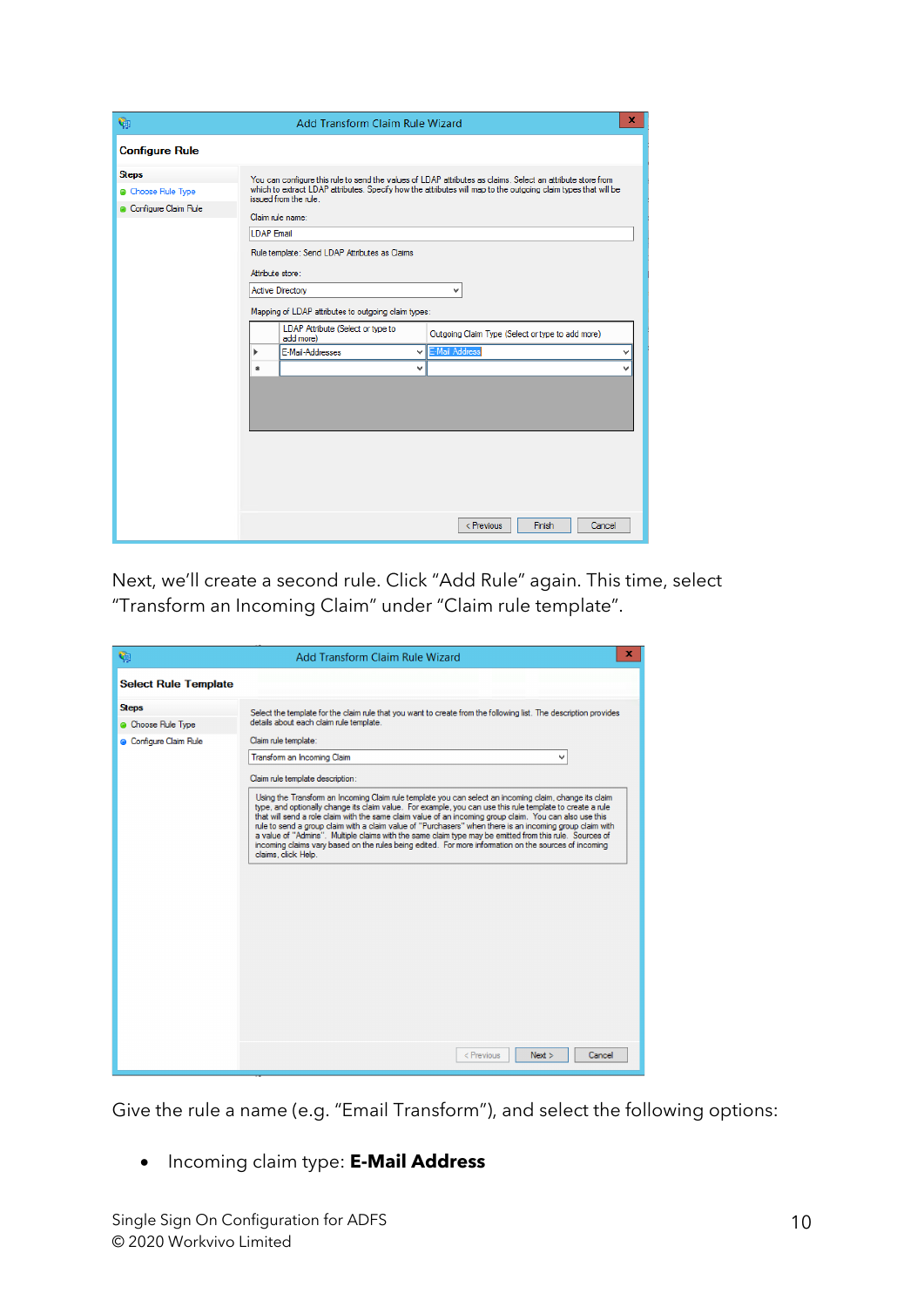- Outgoing claim type: **Name ID**
- Outgoing name ID format: **Email**

Ensure that "Pass through all claim values" is selected and press "Finish" to create the claim rule.

At this point, you have completed the ADFS configuration and are ready to gather information from ADFS to send to Workvivo for final configuration.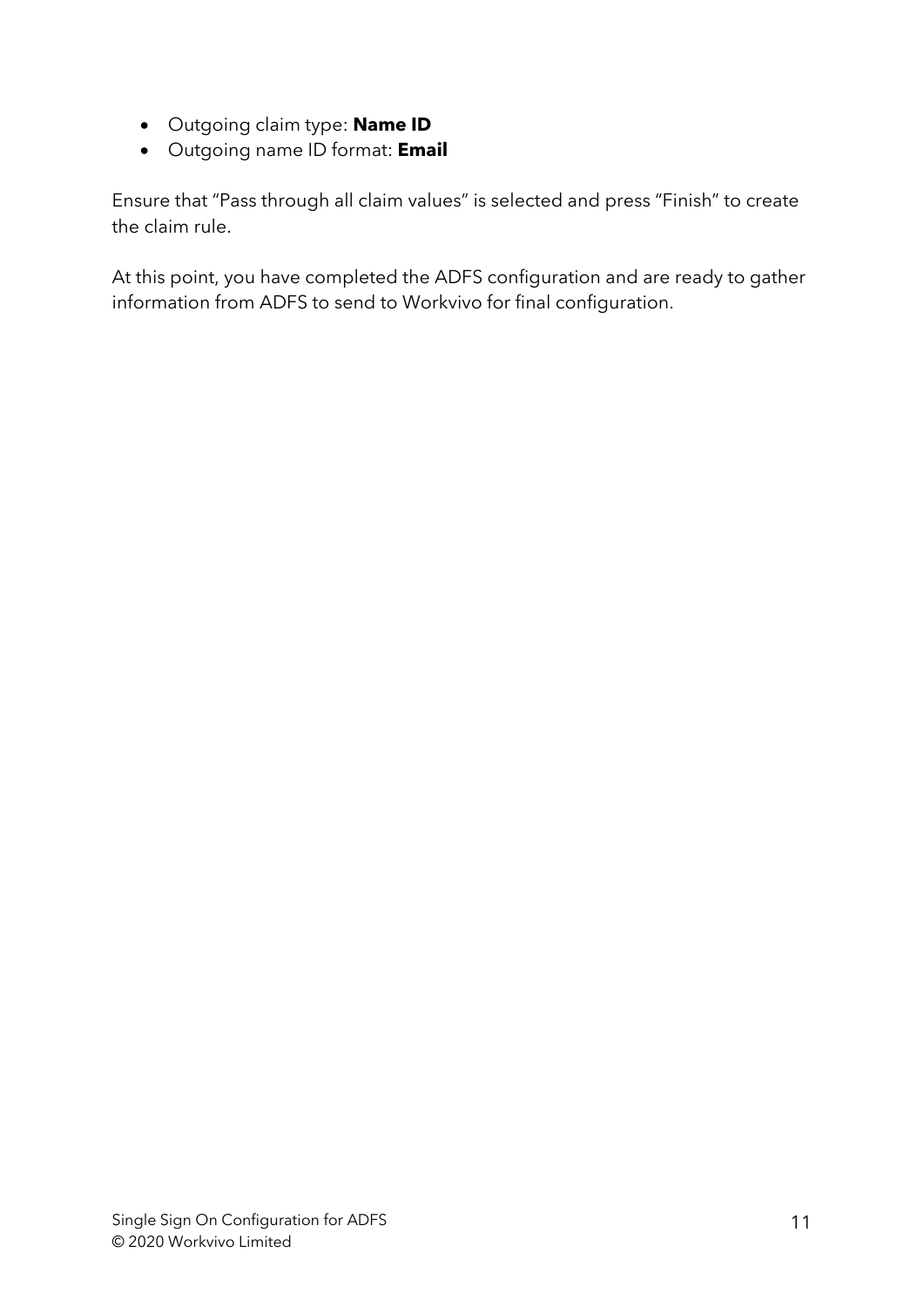## 5. Gathering ADFS Endpoints and X.509 Certificate

In order to configure your ADFS IdP in Workvivo, we need to gather the following information for your ADFS installation:

- ADFS Metadata Endpoint
- ADFS Single Sign On Endpoint
- ADFS Single Log Out Endpoint
- ADFS Base64 Encoded X.509 Certificate

For the first three of these options, these are usually the same on most ADFS installations. You can verify the endpoints for the Metadata and Single Sign On endpoints in the ADFS Management tool on your server. In the navigation pane on the left hand side, select "AD FS -> Service -> Endpoints".

You'll find the Single Sign On Endpoint under the "Token Issuance" section – it will have a type of "SAML 2.0/WS-Federation" and is typically "/adfs/ls/". The Metadata endpoint can be found under the "Metadata" section, has the type "Federation Metadata" and typically has the value "/FederationMetadata/2007- 06/FederationMetadata.xml".

|                                             |                        |                                                                                             | AD FS                                    |                                   |                        |                      |
|---------------------------------------------|------------------------|---------------------------------------------------------------------------------------------|------------------------------------------|-----------------------------------|------------------------|----------------------|
| Action View Window Help                     |                        |                                                                                             |                                          |                                   |                        |                      |
| $\leftrightarrow$ 2 $\text{E}$ 2 $\text{E}$ |                        |                                                                                             |                                          |                                   |                        |                      |
| <b>Endpoints</b>                            |                        |                                                                                             |                                          |                                   |                        | <b>Actions</b>       |
| Enabled                                     | Proxy Enabled URL Path |                                                                                             | Type                                     | Authentication Type Security Mode | l a                    | <b>Endpoints</b>     |
| <b>Token Issuance</b>                       |                        |                                                                                             |                                          |                                   |                        | View                 |
| Claim Descriptions                          |                        |                                                                                             |                                          |                                   |                        | New Window from Here |
| No<br><b>Trust Relationships</b>            | No.                    | /adfs/services/trust/2005/windows                                                           | <b>WS-True 2005</b>                      | Windows                           | Message                |                      |
| No<br>Claims Provider Trusts                | No                     | /adfs/services/trust/2005/windowsmixed                                                      | WS-Trust 2005                            | Windows                           | Mored                  | Ġ.<br>Refresh        |
| Yes<br>Relying Party Trusts                 | Yes                    | /adfs/services/trust/2005/windowstransport                                                  | WS-Trust 2005                            | Windows                           | Transport              | <b>Z</b> Help        |
| No<br>Attribute Stores<br>Yes               | No<br>Yes              | /adfs/services/trust/2005/certificate<br>/adfs/services/trust/2005/certificatemixed         | WS-Trust 2005<br><b>WS-Trust 2005</b>    | Certificate<br>Certficate         | Message<br>Mored       |                      |
| <b>D</b> Authentication Policies<br>Yes     | Yes                    | /adfs/services/trust/2005/certificatetransport                                              | WS-Trust 2005                            | Certificate                       | Transport              | /adfs/ls/            |
| No                                          | No.                    | /adfs/services/trust/2005/usemame                                                           | <b>WS-Trust 2005</b>                     | Password                          | Message                | Disable on Proxy     |
| No                                          | No                     | /adfs/services/trust/2005/usemamebasictransport                                             | WS-Trust 2005                            | Password                          | Transport              | <b>Disable</b>       |
| Yes                                         | Yes                    | /adfs/services/trust/2005/usemamemixed                                                      | WS-Trust 2005                            | Password                          | Mored                  | <b>Z</b> Help        |
| Yes                                         | No                     | /adfs/services/trust/2005/kerberosmixed                                                     | <b>WS-Trust 2005</b>                     | Kerberos                          | Moted                  |                      |
| No                                          | No                     | /adfs/services/trust/2005/issuedtokenasymmetricbasic256                                     | <b>WS-Trust 2005</b>                     | SAML Token (Asym                  | Message                |                      |
| No                                          | No                     | /adfs/services/trust/2005/issuedtokenasymmetricbasic25                                      | WS-Trust 2005                            | SAML Token (Asym                  | Message                |                      |
| Yes                                         | Yes                    | /adfs/services/trust/2005/issuedtokenmixedasymmetricba                                      | WS-Trust 2005                            | SAML Token (Asym                  | Mored                  |                      |
| No                                          | No.                    | /adfs/services/trust/2005/issuedtokenmixedasymmetricba                                      | WS-Trust 2005                            | SAML Token (Asym                  | Mixed                  |                      |
| Yes                                         | Yes                    | /adfs/services/trust/2005/issuedtokenmixedsymmetricbasi                                     | WS-Trust 2005                            | SAML Token (Sym                   | Mored                  |                      |
| No                                          | No                     | /adfs/services/trust/2005/issuedtokenmixedsymmetricbasi                                     | WS-Trust 2005                            | SAML Token (Sym.                  | Mored                  |                      |
| No                                          | No.                    | /adfs/services/trust/2005/issuedtokensymmetricbasic256                                      | WS-Trust 2005                            | SAML Token (Sym                   | Messane                |                      |
| No                                          | No                     | /adfs/services/trust/2005/issuedtokensymmetricbasic256s.                                    | WS-Trust 2005                            | SAML Token (Sym.,                 | Message                |                      |
| No                                          | No                     | /adfs/services/trust/2005/issuedtokensymmetrictripledes                                     | <b>WS-True 2005</b>                      | SAML Token (Sym                   | Message                |                      |
| No                                          | No                     | /adfs/services/trust/2005/issuedtokensymmetrictripledess                                    | WS-Trust 2005                            | SAML Token (Sym.,                 | Message                |                      |
| No                                          | No                     | /adfs/services/trust/2005/issuedtokenmixedsymmetrictripl                                    | WS-Trust 2005                            | SAML Token (Sym                   | Mood                   |                      |
| No                                          | No                     | /adfs/services/trust/2005/issuedtokenmixedsymmetrictripl                                    | WS-Trust 2005                            | SAML Token (Sym                   | Mored                  |                      |
| Yes                                         | No.                    | /adfs/services/trust/13/kerberosmixed                                                       | WS-Trust 1.3                             | Kerberos                          | Mond                   |                      |
| No<br>Yes                                   | <b>No</b><br>Yes       | /adfs/services/trust/13/certificate<br>/adfs/services/trust/13/certificatemixed             | WS-Trust 1.3<br>WS-Trust 1.3             | Certificate<br>Certficate         | Message<br>Mored       |                      |
| No                                          | No                     | /adfs/services/trust/13/certificatetransport                                                | WS-Trust 1.3                             | Certificate                       |                        |                      |
| No                                          | No                     | /adfs/services/trust/13/usemame                                                             | WS-Trust 1.3                             | Password                          | Transport<br>Message   |                      |
| No                                          | No                     | /adfs/services/trust/13/usemamebasictransport                                               | WS-Trust 1.3                             | Password                          | Transport              |                      |
| Yes                                         | Yes                    | /adfs/services/trust/13/usemamemond                                                         | WS-Trust 1.3                             | Password                          | Mored                  |                      |
| No                                          | No                     | /adfs/services/trust/13/issuedtokenasymmetricbasic256                                       | WS-Trust 1.3                             | SAML Token (Asym                  | Message                |                      |
| No                                          | No                     | /adfs/services/trust/13/issuedtokenasymmetricbasic256sh WS-Trust 1.3                        |                                          | SAML Token (Asym                  | Message                |                      |
| Yes                                         | Yes                    | /adfs/services/trust/13/issuedtokenmixedasymmetricbasic WS-Trust 1.3                        |                                          | SAML Token (Asym                  | Mond                   |                      |
| No                                          | No                     | /adfs/services/trust/13/issuedtokenmixedasvmmetricbasic                                     | WS-Trust 1.3                             | SAML Token (Asym                  | Mond                   |                      |
| Yes                                         | Yes                    | /adfs/services/trust/13/issuedtokenmixedsymmetricbasic2                                     | WS-Trust 1.3                             | SAML Token (Sym                   | Mond                   |                      |
| No                                          | No                     | /adfs/services/trust/13/issuedtokenmixedsymmetricbasic2                                     | WS-Trust 1.3                             | SAML Token (Sym                   | Mond                   |                      |
| No                                          | No                     | /adfs/services/trust/13/issuedtokensymmetricbasic256                                        | WS-Trust 1.3                             | SAML Token (Sym.,                 | Message                |                      |
| No                                          | No                     | /adfs/services/trust/13/issuedtokensymmetricbasic256sha  WS-Trust 1.3                       |                                          | SAML Token (Sym                   | Message                |                      |
| No                                          | No                     | /adfs/services/trust/13/issuedtokensymmetrictripledes                                       | WS-Trust 1.3                             | SAML Token (Sym                   | Message                |                      |
| No                                          | No                     | /adfs/services/trust/13/issuedtokensymmetrictripledessha                                    | WS-Trust 1.3                             | SAML Token (Sym                   | Message                |                      |
| No                                          | No                     | /adfs/services/trust/13/issuedtokenmixedsymmetrictripledes                                  | WS-Trust 1.3                             | SAML Token (Sym                   | Mored                  |                      |
| No                                          | No                     | /adfs/services/trust/13/issuedtokennixedsymmetrictripled                                    | WS-Trust 1.3                             | SAML Token (Sym                   | Mond                   |                      |
| No                                          | No                     | /adfs/services/trust/13/windows                                                             | WS-Trust 1.3                             | Windows                           | Message                |                      |
| No                                          | No                     | /adfs/services/trust/13/windowsmixed                                                        | WS-Trust 1.3                             | Windows                           | Mond                   |                      |
| No<br>Yes                                   | No<br>No               | /adfs/services/trust/13/windowstransport<br>/adfs/services/trusttop/windows                 | WS-Trust 1.3<br>WS-Trust 2005            | Windows<br>Local Windows          | Transport<br>Message   |                      |
| No                                          | No                     | /adfs/services/trust/artifactresolution                                                     | SAML-Artifact Resolution                 | Anonymous                         | Transport              |                      |
| Yes                                         | Yes                    | /adfs/oauth2/                                                                               | OAsth                                    | Anonymous                         | Transport              |                      |
|                                             |                        |                                                                                             |                                          |                                   |                        |                      |
| Metadata<br>Ya                              | Yes                    |                                                                                             | MC MEY                                   |                                   |                        |                      |
|                                             |                        | adis/services/mist/meg                                                                      |                                          | Announcus                         | Transport              |                      |
| Yes<br>Yes                                  | Yes<br>No.             | /FederationMetadata/2007-06/FederationMetadata.xml<br>/adfs/fs/federationserverservice.asmx | Federation Metadata<br>ADFS 1.0 Metadata | Anonymous<br>Anonymous            | Transport<br>Transport |                      |
|                                             |                        |                                                                                             |                                          |                                   |                        |                      |
| Proxy                                       |                        |                                                                                             |                                          |                                   |                        |                      |
|                                             | м.                     | <b>India Incorporal</b><br>$\mathbf{H}$                                                     | Web Anglication Propr.                   | Prov. Trust Certificate Transport | $\rightarrow$          |                      |
|                                             |                        |                                                                                             |                                          |                                   |                        |                      |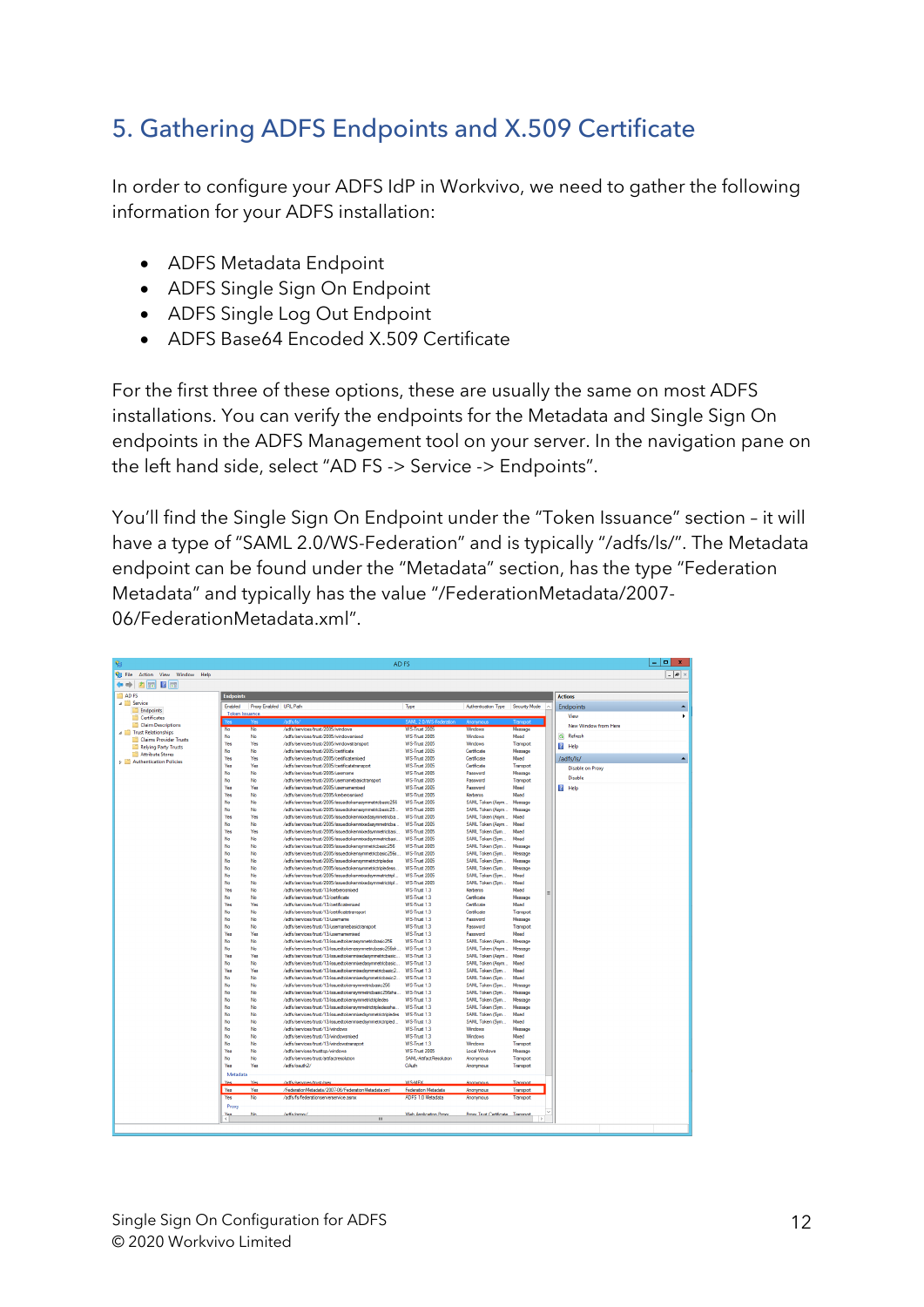The Single Log Out endpoint does not always appear in this screen, but is typically "/adfs/ls/?wa=wsignout1.0".

When sending these endpoints to Workvivo, ensure that you add the fully qualified domain name as part of the endpoint. The following show examples of what these endpoints might look like:

| <b>Type</b>    | <b>Endpoint</b>                                                        |
|----------------|------------------------------------------------------------------------|
| Metadata       | https://[ADFS FQDN]/FederationMetadata/2007-06/Federation-Metadata.xml |
| Single Sign On | https://[ADFS FQDN]/adfs/ls/                                           |
| Single Log Out | https://[ADFS FQDN]/adfs/ls/?wa=wsignout1.0                            |

The final element we require to be sent to us in order to configure SSO is a Base64 encoded X.509 certificate for your ADFS configuration. On your ADFS server, open the ADFS management tool. From the left hand navigation pane, go to "AD FS -> Service -> Certificates". In the main body you should see a number of certificates. Find the certificate under the heading "Token-signing" and right-click it, selecting "View Certificate" from the drop-down menu.

Select the "Details" tab in the window that opens and click the "Copy to File" button. This will open the "Certificate Export Wizard". On the first screen, click "Next" to get started.

| Certificate Export Wizard                                                                                                                                                                                                                                           | x |
|---------------------------------------------------------------------------------------------------------------------------------------------------------------------------------------------------------------------------------------------------------------------|---|
|                                                                                                                                                                                                                                                                     |   |
| Welcome to the Certificate Export Wizard                                                                                                                                                                                                                            |   |
| This wizard helps you copy certificates, certificate trust lists and certificate revocation<br>lists from a certificate store to your disk.                                                                                                                         |   |
| A certificate, which is issued by a certification authority, is a confirmation of your identity<br>and contains information used to protect data or to establish secure network<br>connections. A certificate store is the system area where certificates are kept. |   |
| To continue, click Next.                                                                                                                                                                                                                                            |   |
|                                                                                                                                                                                                                                                                     |   |
|                                                                                                                                                                                                                                                                     |   |
|                                                                                                                                                                                                                                                                     |   |
| Cancel<br>Next                                                                                                                                                                                                                                                      |   |

For the Export File Format, make sure that "Base-64 encoded X.509 (.CER)" is selected and press "Next".